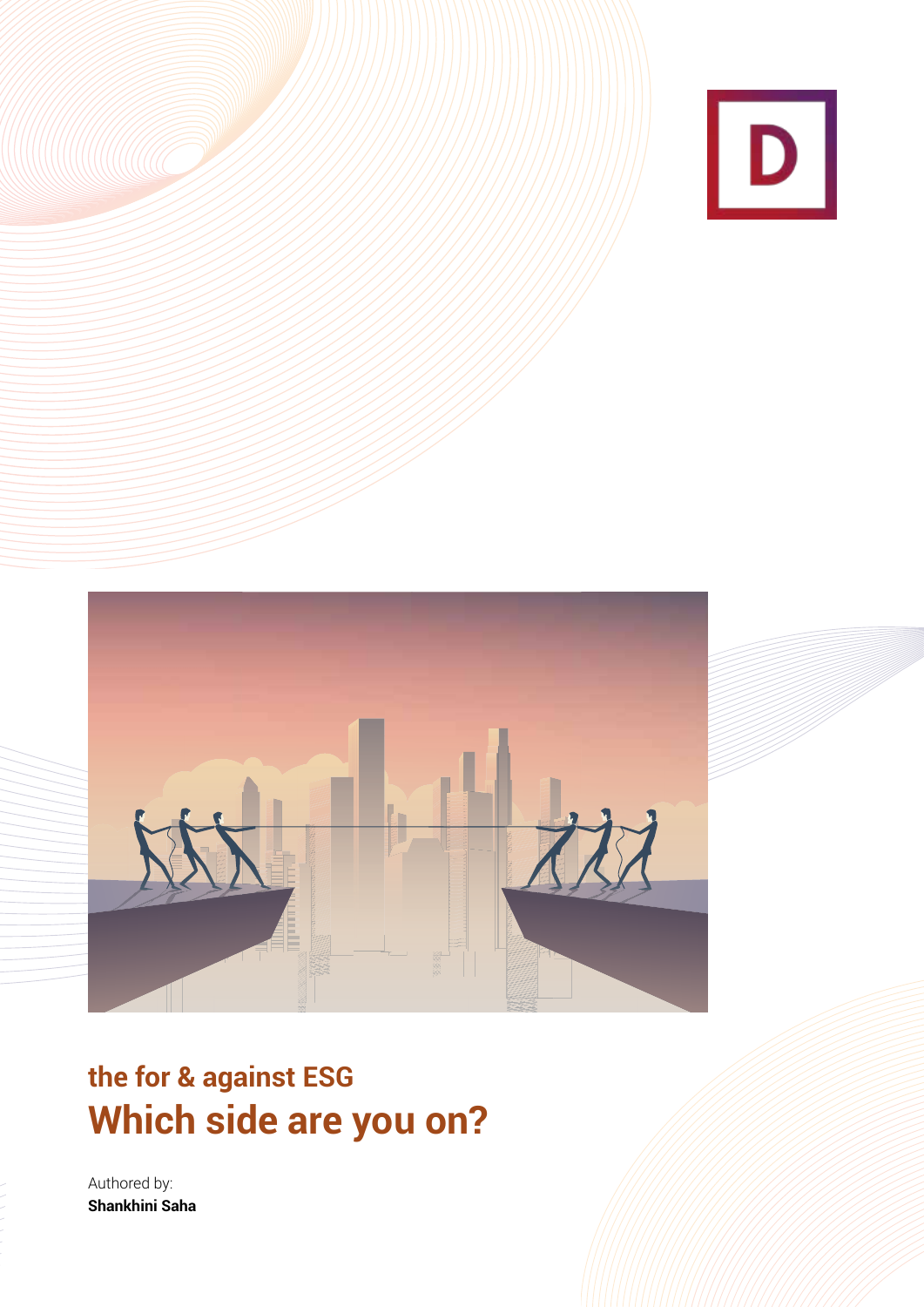

# **the for & against ESG Which side are you on?**

The debate concerning ESG (environmental, social and corporate governance) performance has brought into focus global attention towards sustainable investing. Executives are examining key issues in sustainable business ranging from how to measure & monetise ESG performance to devising long-term sustainable investment strategies. Is building ESG into a portfolio strategy guaranteed to achieve both financial and non-financial returns for investors? Such questions form the crux of an ongoing discussion for and against the current focus on ESG performance.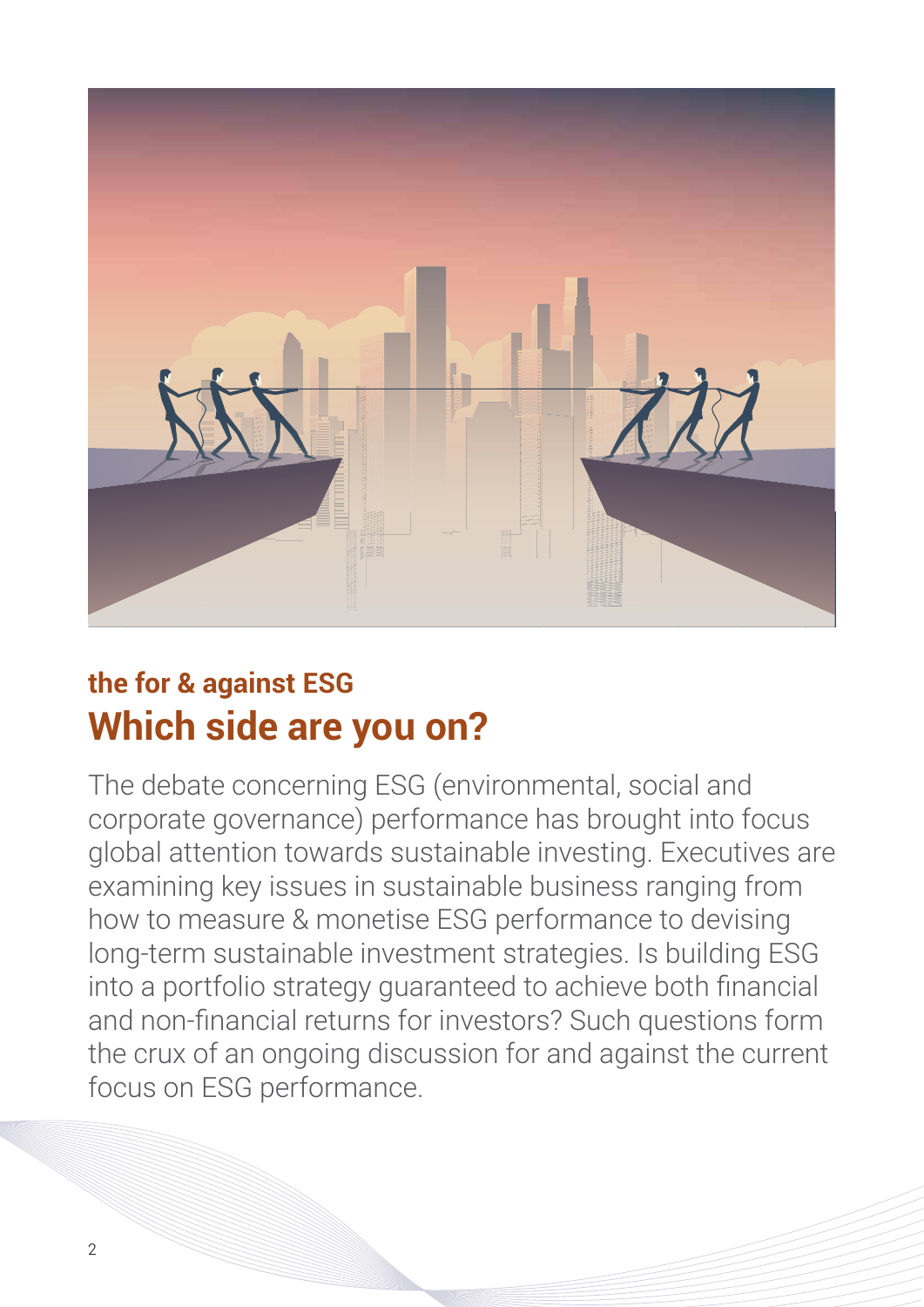Maximising profit and efficiency has been the sole substance of the corporate governance moral compass; no more has been expected by the investor community, before now

## What do doubters of ESG think?

As we look at the arguments against ESG, several are naming an "ESG industrial complex." 1 An industrial complex is a socioeconomic concept where businesses become entwined in social or political institutions to create (or bolster) a profit economy. In this vein, ESG is being described as a socially subscribed fad forming an "ESG gravy train, with stockholders and taxpayers paying." 2 Dissenters are also posing questions of why capital markets must be answerable to global concern on climate change action and social welfare— why should financial markets interfere with public interest at all? For instance, ESG dissident, Robert Armstrong, confesses, "I just can't see how financial markets have a meaningful part to play in solving these problems until citizens and governments act first and decisively."<sup>3</sup>

In addition to these arguments, there are also those that classify a "rising sway of ESG funds" as being spearheaded by impressionable 'millennials' and 'Generation Z' investors lured by fashionable eruptions in social/climate justice. Furthermore, prominent intellectuals such as Dr. Aswath Damodaran (Stern Business School, NYU) have acquired celebrity status as ESG skeptics in the debate for and against ESG. Damodaran raises questions like "Are ESG ratings more a measurement of how much a company's economic value is at risk due to ESG factors, and less about actual corporate responsibility?"<sup>5</sup> Damodaran also probes investors to locate the "tangible outcomes"<sup>6</sup> of high ESG ratings & corporate promises. Such narratives against ESG are the remnants of an isolationist capitalist mentality where financial markets have enjoyed an isolation from our global society's evolving social/climate conscious. The isolationist capitalist mentality has not needed to interfere, or show involvement in caring for public interest; profitability and maximised efficiency have been the global markets' core guiding principles. How long can this last?

### What do proponents of ESG think?

On the other side of the fence, there are consultants, advocates, and executives in favour of ESG. They are experiencing a paradigm shift in the history of investing. A paradigm shift where investors are emphasising environmental, moral, and ethical expectations from companies and their valuations (in addition to investor likeness for profit and high returns). A company's ESG performance demonstrates a corporate conscience in line with public interest, that disrupts the tradition of isolationism in capitalist mentality mentioned earlier. The isolationist capitalist mentality has systematically exempted accountability for ethical-environmental consequences caused by corporate action (except for in crises management cases & major disasters i.e. BP's Deepwater Horizon oil spill in 2010). Maximising profit and efficiency has been the sole substance of the corporate governance moral compass; no more has been expected by the investor community, before now. The contemporary rise in ESG interest is testament to how investors are no longer accepting informed ignorance from financial markets. Global interest in ESG performance marks a seismic change in the functions of capitalism where companies interested in building long-term, value-based relationships with stakeholders are mobilising towards preventative social/climate measures.

1 Armstrong, Robert. "The ESG Investing Industry Is Dangerous." Financial Times, 24 Aug. 2021, https://www.ft.com/content/ec02fd5d-e8bd-45bd-b015-a5799ae820cf. 2 "Damodaran Says ESG Investing Is a Mistake, Will Not Make You Money." The Economic Times, https://economictimes.indiatimes.com/markets/stocks/news/aswath-damodaran-

says-esg-investing-will-not-make-you-money-its-a-mistake/articleshow/86222275.cms.

- 3 Ibid 1
- <sup>4</sup>Ibid 2
- 5 Ibid 2
- 6 Ibid 2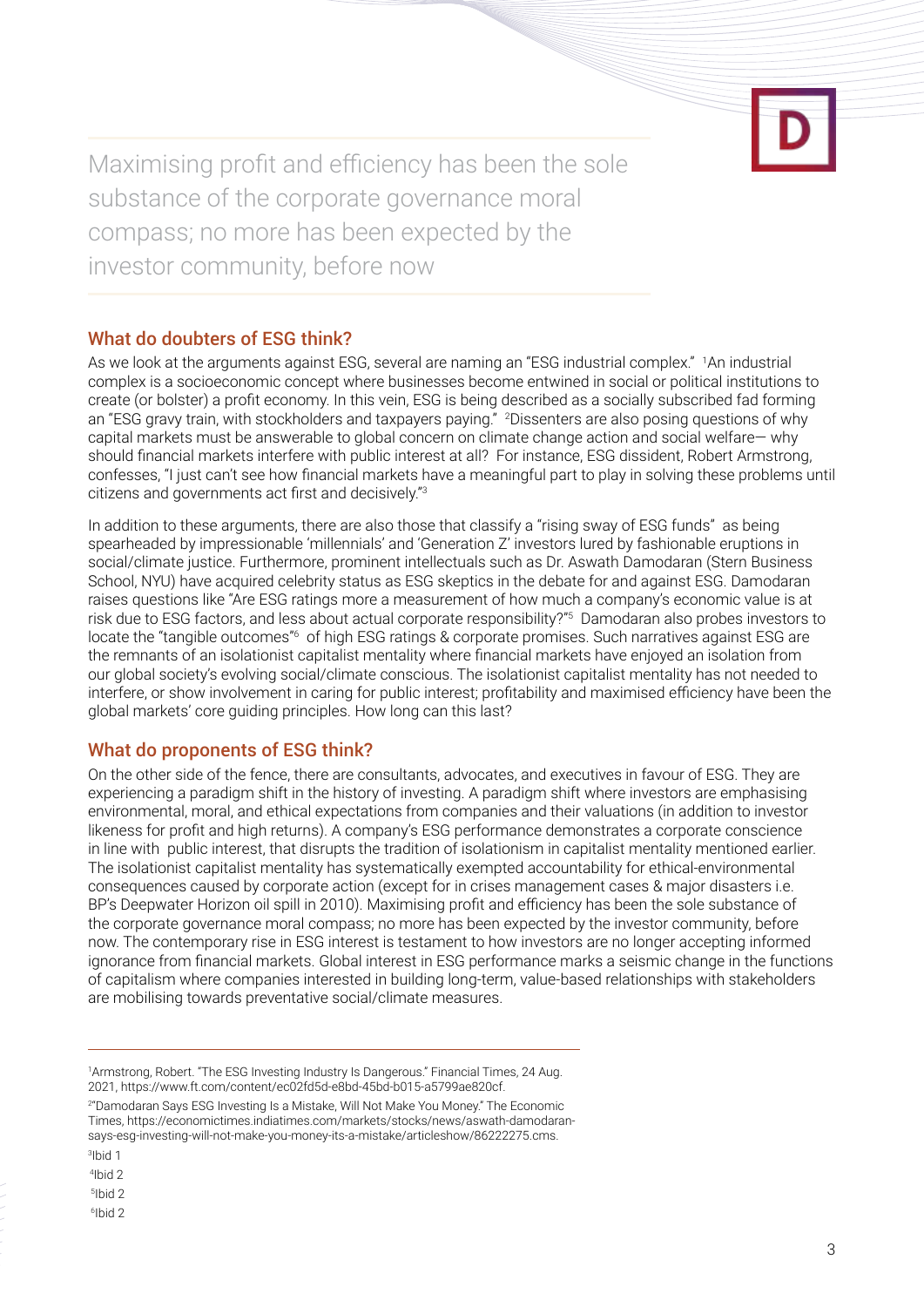### What's happening on the ground?

In our zeitgeist, ESG-oriented investing has experienced a meteoric rise. If "the bar for what is a good corporate citizen is abysmally low," 7ESG is raising a new standard. For instance, it heralds major changes in corporate governance structures by inciting the formation of specialised committees to meet ESG goals. Executive performance is also becoming ESG-linked. In addition, McKinsey's reputed quarterly report on ESG value creation reports global sustainable investment now at \$30 trillion- up 68 percent since 2014 and tenfold since 2004. <sup>8</sup> McKinsey's analysis also shows an emerging realisation amongst executives that a "strong ESG proposition can safeguard a company's long-term success," making ESG "more than a fad or a feel-good exercise." The five important ways in which ESG links to cash flow is listed as: (1) facilitating top-line growth, (2) reducing costs, (3) minimising regulatory and legal interventions, (4) increasing employee productivity, and (5) optimising investment and capital expenditures. Companies that incorporate these factors into "softer" approaches in re-evaluating company purpose & values are more robust in achieving the heavier ESG lifting. Such companies are distinct from those with weak ESG proposition; in the past few years, multiple companies with weak ESG proposition saw double-digit declines in market capitalisation.

#### What Dickenson's experience shows

We have observed that embodying a sincere commitment to ESG goes beyond "the letter of laws," <sup>9</sup>it is in the spirit and purpose of governance that can never be hermetically separate from changes in company policy. Moreover, transparency and dialogue with regulators alongside preventative social/climate action can reduce "informational asymmetry" with the general public in ESG reporting. This results in greater confidence by investors. Academic researchers Cheng et al. (2014: 16) have stated, "Higher levels of transparency reduce informational asymmetries between the firm and investors, thus mitigating perceived risk." <sup>10</sup>Bassen et al. (2006)'s research has also found positive associations between best ESG practices and the risk profile of a company. 11A landmark report on ESG by academician Sarafeim (2014) reached similar conclusions in his study. By preparing an Integrated Report (i.e., a report that combines financial and sustainability data), companies attract investors that value long-term investments. 12The Beta risk indicator, calculated using the Capital Asset Pricing Model (CAPM) procedure, had a negative correlation with the ESG indicators, showing that the disclosure of ESG practices results in less risk and, consequently, a lower cost of capital.<sup>13</sup>

# Food for thought

After looking at the for and against ESG, it is evident that executives demanding ESG advice are now answerable to segments of the investor community (in value and growth investing) that are no longer enamoured only by high numbers, and strong balance sheets. Investors that value ESG want to hear more about corporate promises on improving environmental sustainability and social welfare. These investors are receptive to wide-spread repercussions of climate and social injustice, and are interested to read longer disclosures in Integrated/Annual Reports resulting from more ESG involvement. They are energised to follow the tangible improvements following corporate promises. Investor behaviour towards more ESG emphasis declares, 'why can't we have both—high returns and high social responsibility?' BlackRock's Larry Fink observed in his highly influential 2019 letter to CEOs that "as divisions continue to deepen, companies must demonstrate their commitment to the countries, regions, and communities where they operate." It is inevitable that the "the core principles of corporate finance investing" are changing— so which side are you on?

<sup>7</sup> "Experience Stern: Faculty & Research 'The World May Be Better without ESG Investing'." NYU Stern, https://www.stern.nyu.edu/ experience-stern/faculty-research/world-may-be-better-without-esg-investing.

<sup>8</sup> Five Ways That ESG Creates Value - McKinsey & Company. https://www.mckinsey.com/~/media/McKinsey/Business%20Functions/ Strategy%20and%20Corporate%20Finance/Our%20Insights/Five%20ways%20that%20ESG%20creates%20value/Five-ways-that-ESGcreates-value.ashx.

<sup>9</sup> Ibid 8

<sup>10</sup>Journal of Cleaner Production - FGV EAESP Pesquisa. https://pesquisa-eaesp.fgv.br/sites/gvpesquisa.fgv.br/files/arquivos/1.\_orsato\_ sensitive\_i\_-\_1-s2.0-s0959652617304067-main.pdf.

<sup>&</sup>lt;sup>11</sup>The Influence of Corporate Responsibility on the Cost of Capital. Working Paper series. University of Hamburg. Bassen, A., Meyer, K., Schlange, J., 2006.

<sup>&</sup>lt;sup>12</sup>Integrated Reporting and Investor Clientele. Harvard Business School. Serafeim, G., 2014. 13Ibid 12